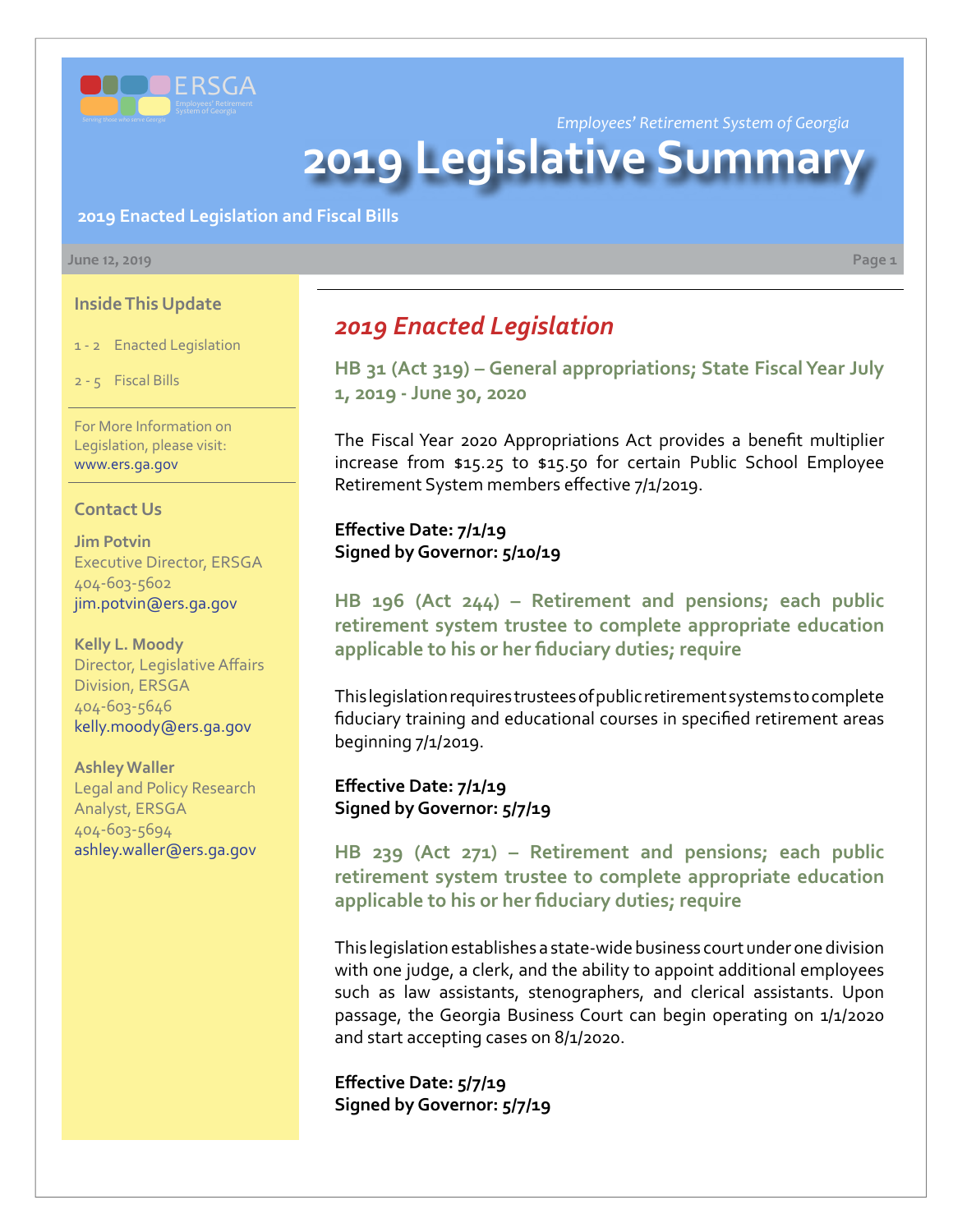**[SB 55 \(Act 256\)](http://www.legis.ga.gov/legislation/en-US/Display/20192020/SB/55) [–](http://www.legis.ga.gov/legislation/en-US/Display/20172018/HB/684) [Retirement; method and manner by which a member of the Employees'](http://www.legis.ga.gov/legislation/en-US/Display/20192020/SB/55)  Retirement System of Georgia may purchase an annuity; revise**

Effective  $1/1/2021$ , this bill will allow ERS members to use money from their PSR 401(k) and 457 plan to purchase a Supplemental Guaranteed Lifetime Income (SGLI) amount to increase their monthly lifetime retirement income from the ERS pension plan.

#### **Effective Date: 1/1/21 Signed by Governor: 5/7/19**

# *Fiscal Bills forwarded for Actuarial Study*

**[HB](http://www.legis.ga.gov/legislation/en-US/Display/20192020/HB/67) 67 – [Georgia Legislative Retirement System; employee contributions; change certain](http://www.legis.ga.gov/legislation/en-US/Display/20192020/HB/67)  provisions**

Beginning 7/1/2020, this bill will increase the monthly retirement benefit payable to Legislative Retirement System (LRS) members by increasing the multiplier from \$36 to \$50 multiplied by the number of years of the member's creditable service.

This legislation also defines "Average Monthly Salary" to mean the average of the monthly salary of a member during the 24 consecutive months of membership service producing the highest such average. Additionally, "Monthly Salary" is defined to mean the full rate of the total combined regular monthly salary, not including any per diems, allowances, or expense reimbursements payable to a member, plus any additional regular monthly salary payable to the member pursuant to resolution adopted by the General Assembly. "Term of office" is also defined in this bill as the period of time beginning when an individual receives his or her commission as a member of the General Assembly from the Secretary of State, which commission is issued in accordance to law until the second Monday in January of the next off-numbered year.

Active members on 7/1/2020 will receive the greater benefit of either \$50 multiplied by the number of years of creditable service for retirement benefit calculation purposes or a monthly service retirement allowance equal to 38% of the member's average monthly salary. If an active member leaves office prior to 12/31/2020, they will only receive the \$50 multiplied by the number of years of creditable service benefit.

## **[HB](http://www.legis.ga.gov/legislation/en-US/Display/20192020/HB/659) 659 [– Retirement and pensions; age of eligibility for retirement benefits for appellate court](http://www.legis.ga.gov/legislation/en-US/Display/20192020/HB/659)  judges; decrease**

Effective 7/1/2020, this bill changes the normal retirement age for Appellate Court Judges from age 65 to 60 and allows a surviving spouse to receive benefit without regard to whether such judge reached age 60.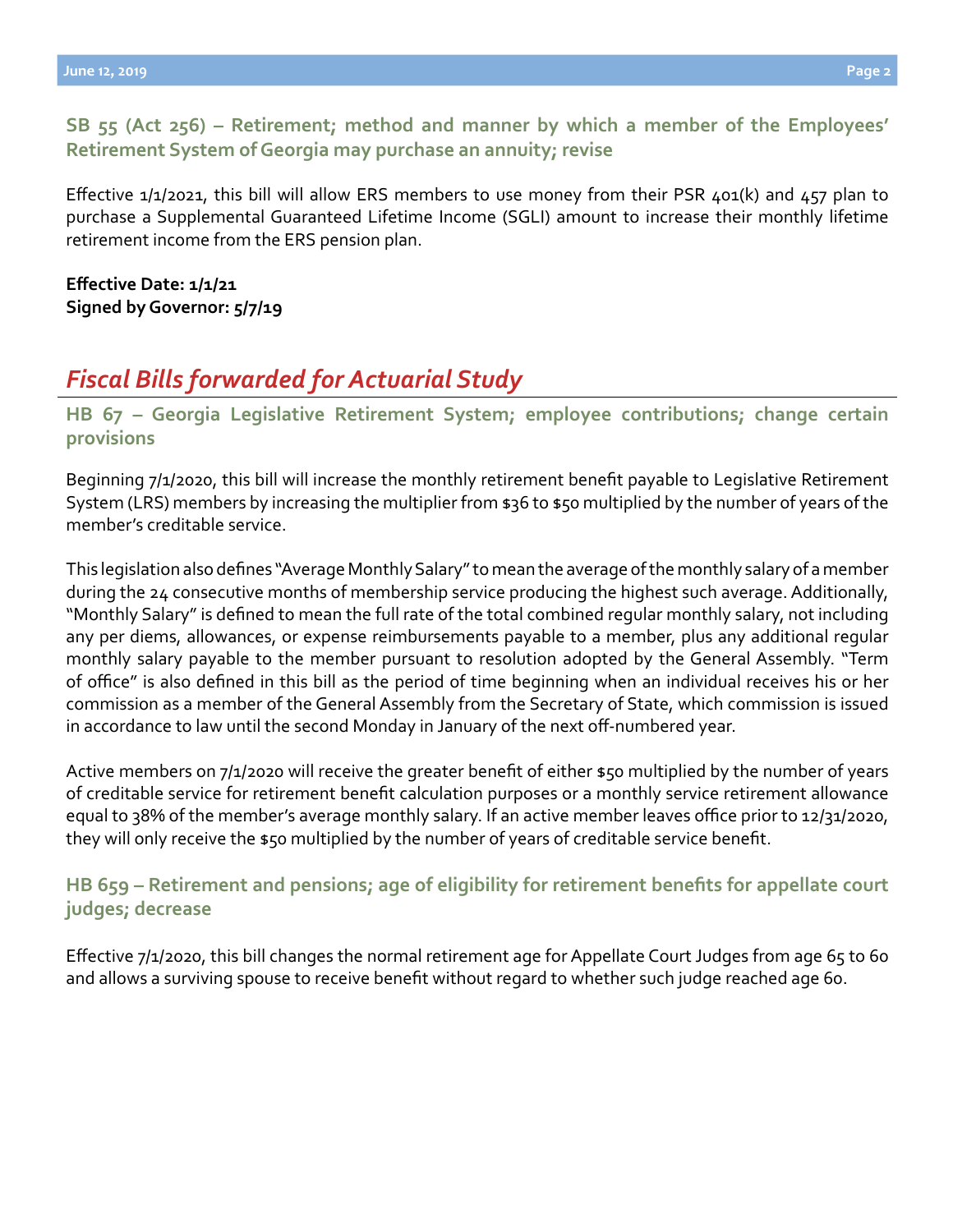**HB 663 – Georgia Judicial Retirement System; membership for certain persons employed in [certain full time positions requiring admission to the State Bar of Georgia as a condition of](http://www.legis.ga.gov/legislation/en-US/Display/20192020/HB/663)  employment; require**

Beginning 7/1/2020, this bill specifies that individuals employed full-time as a judge in new Georgia Business Court are eligible for JRS membership, while other Georgia Business Court employees are eligible for ERS membership.

**[HB](http://www.legis.ga.gov/legislation/en-US/Display/20192020/HB/664) 664 [– Georgia Judicial Retirement System; membership for certain persons employed in](http://www.legis.ga.gov/legislation/en-US/Display/20192020/HB/664)  certain full time positions requiring admission to the State Bar of Georgia as a condition of employment; require**

Requires new members to be members of JRS, and allows current members of Legislative Counsel to elect membership in JRS beginning 7/1/2020.

**[HB](http://www.legis.ga.gov/legislation/en-US/Display/20192020/HB/699) 699 – [Employees' Retirement System; certain former members of the Georgia Judicial](http://www.legis.ga.gov/legislation/en-US/Display/20192020/HB/699)  Retirement System may elect to resume active membership in the Georgia Judicial Retirement System upon obtaining certain employment; provide**

Allows individuals with only six (6) years of creditable JRS service, who have not withdrawn contributions, and who become or are appointed to be head of a State agency, commission, or department to elect ERS membership or to reactivate JRS membership starting on or after 7/1/2020.

**[HB](http://www.legis.ga.gov/legislation/en-US/Display/20192020/HB/721) 721 – [Retirement and pensions; transfer of credible service from the Legislative Retirement](http://www.legis.ga.gov/legislation/en-US/Display/20192020/HB/721)  System to the Employees' Retirement System for certain members of the Georgia State Employees' Pension and Savings Plan; provide**

Beginning 7/1/2020, this bill allows GSEPS members with 2 years of membership service to transfer unwithdrawn LRS contributions to ERS.

**[HB](http://www.legis.ga.gov/legislation/en-US/Display/20192020/HB/733) 733 – [Georgia Judicial Retirement System; prohibition of postretirement benefit adjustments](http://www.legis.ga.gov/legislation/en-US/Display/20192020/HB/733)  for members who first became members of the retirement system on or after July 1, 2009; remove**

Effective 7/1/20, this bill removes the current provision prohibiting postretirement benefit adjustments (COLA) for all new members of JRS on or after July 1, 2009, allowing for all members to be eligible to receive a COLA.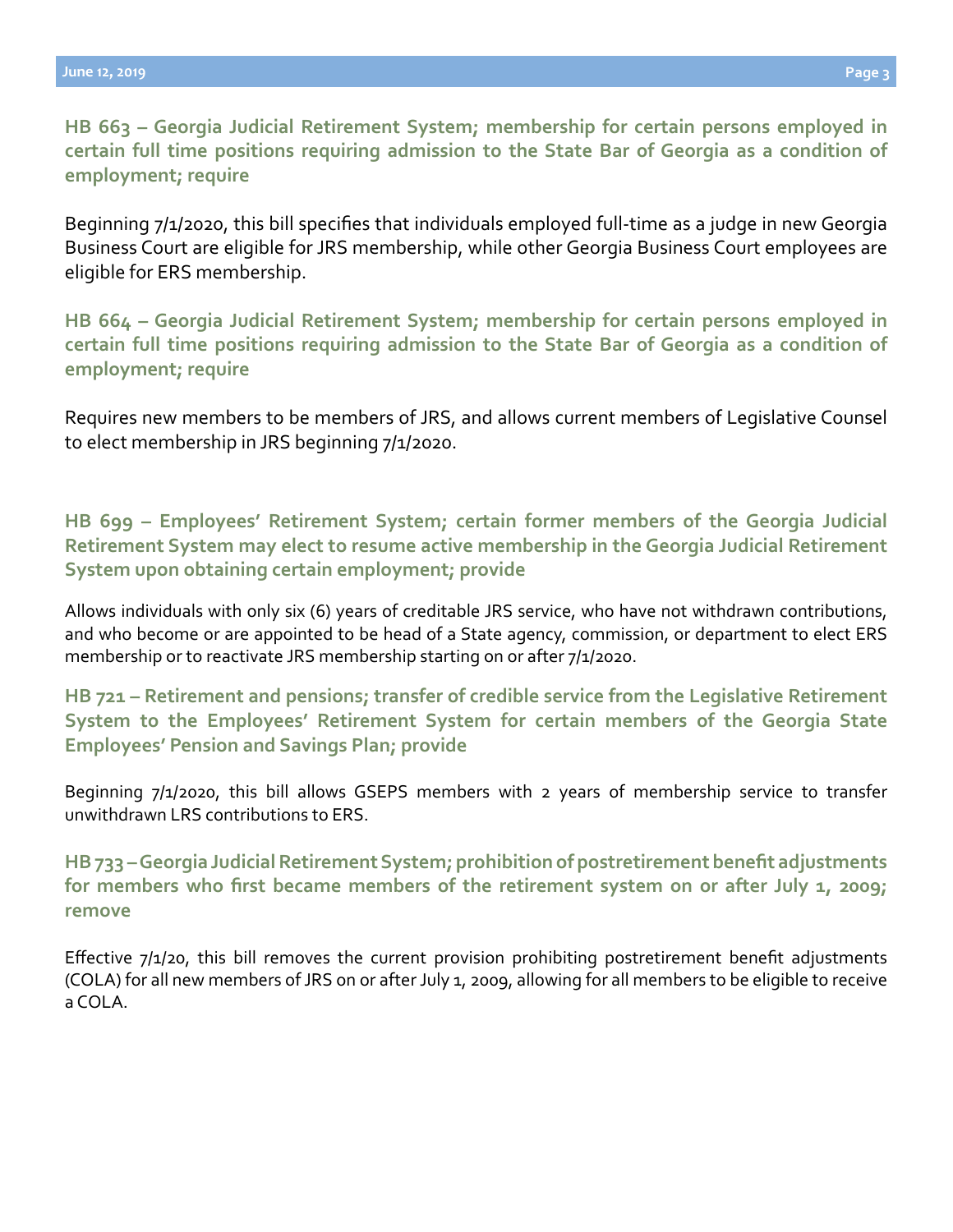## **[SB](http://www.legis.ga.gov/legislation/en-US/Display/20192020/SB/14) 14 – [Georgia Legislative Retirement System; definitions; employee contribution; prior service](http://www.legis.ga.gov/legislation/en-US/Display/20192020/SB/14)  credit for military service; provisions; change**

Beginning 7/1/2020, this bill will increase the monthly retirement benefit payable to Legislative Retirement System (LRS) members by increasing the multiplier from \$36 to \$50 multiplied by the number of years of the member's creditable service.

This legislation also defines "Average Monthly Salary" to mean the average of the monthly salary of a member during the 24 consecutive months of membership service producing the highest such average. Additionally, "Monthly Salary" is defined to mean the full rate of the total combined regular monthly salary, not including any per diems, allowances, or expense reimbursements payable to a member, plus any additional regular monthly salary payable to the member pursuant to resolution adopted by the General Assembly. "Term of office" is also defined in this bill as the period of time beginning when an individual receives his or her commission as a member of the General Assembly from the Secretary of State, which commission is issued in accordance to law until the second Monday in January of the next off-numbered year.

Active members on 7/1/2020 will receive the greater benefit of either \$50 multiplied by the number of years of creditable service for retirement benefit calculation purposes or a monthly service retirement allowance equal to 38% of the member's average monthly salary. If an active member leaves office prior to 12/31/2020, they will only receive the \$50 multiplied by the number of years of creditable service benefit.

## **[SB](http://www.legis.ga.gov/legislation/en-US/Display/20192020/SB/26) [26 –](http://www.legis.ga.gov/legislation/en-US/Display/20172018/SB/101) [Employees' Retirement System of Georgia; prior service as a member of Georgia Defined](http://www.legis.ga.gov/legislation/en-US/Display/20192020/SB/26)  Contribution Plan; creditable service; provide**

Allows ERS members with 5 years of service to purchase prior Georgia Defined Contribution Plan (GDCP) service. Effective 7/1/2020, members must pay full actuarial cost for such service and will have the ability to pay for such with a payment plan.

#### **[SB](http://www.legis.ga.gov/legislation/en-US/Display/20192020/SB/47) 47 [– Retirement Benefits; creditable service for certain military service; provide](http://www.legis.ga.gov/legislation/en-US/Display/20192020/SB/47)**

Beginning 7/1/2020, the legislation allows an ERS member with at least two years of service to purchase up to three years of creditable service for military service performed on or after 1/1/1990. Members must pay full actuarial cost for such service and will have the ability to pay for such with a payment plan.

#### **[SB](http://www.legis.ga.gov/legislation/en-US/Display/20192020/SB/259) 259 [– Georgia Legislative Retirement System; certain provisions relating to employee](http://www.legis.ga.gov/legislation/en-US/Display/20192020/SB/259)  contributions, prior service credit for military service; change**

Beginning 7/1/2020, this bill will increase the monthly retirement benefit payable to Legislative Retirement System (LRS) members by increasing the multiplier from \$36 to \$50 multiplied by the number of years of the member's creditable service.